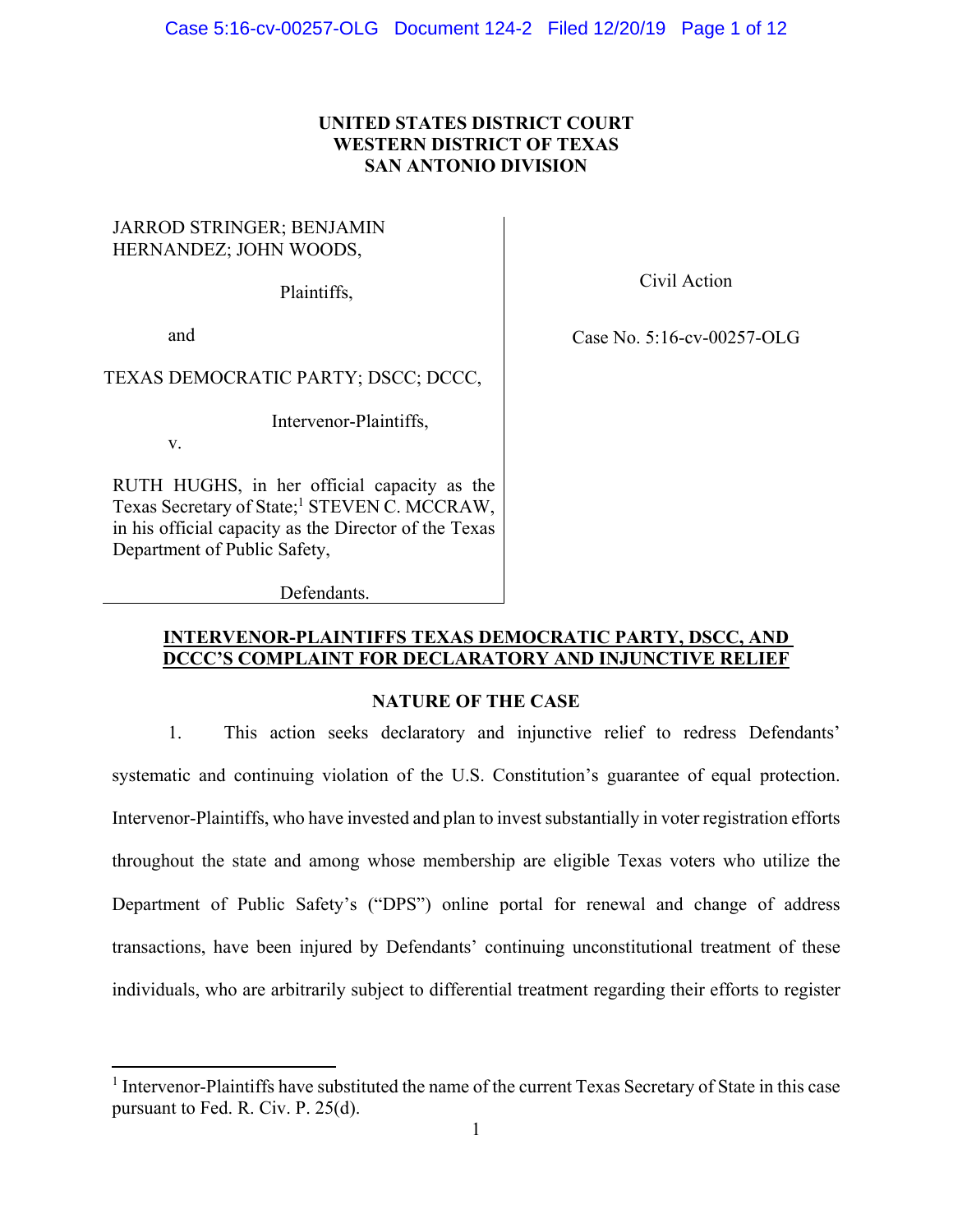### Case 5:16-cv-00257-OLG Document 124-2 Filed 12/20/19 Page 2 of 12

to vote solely because they choose to utilize DPS's online portal for renewal and change of address transactions rather than accomplishing these tasks in person or by mail. Texas voters will continue to be shut out of the democratic process unless and until Defendants reform their registration practices.

2. Defendants permit certain Texas driver's license holders to renew their license and/or update the address on their license online on DPS' website at www.txdps.state.tx.us. While there have been many different iterations of this online process over the years, *see Stringer v. Pablos*, 320 F. Supp. 3d 862, 869, 871, 876, (W.D. Tex. 2018), none have offered any means for simultaneous voter registration. Today, despite years of litigation over this issue before this Court, Defendants still fail to allow for simultaneous registration with online renewals and changes of address. *See* Press Release, Ken Paxton, Attorney General of Texas, Fifth Circuit Rules in Favor of Texas Voter Registration System in "Motor Voter" Lawsuit (Nov. 14, 2019), https://www.texasattorneygeneral.gov/news/releases/fifth-circuit-rules-favor-texas-voterregistration-system-motor-voter-lawsuit ("Currently, Texans who use the DPS driver license renewal and change-of-address website are sent to a separate page – administered by the Texas Secretary of State – where they can complete an online application, print it out, sign it, and mail it to their county voter registrar to ensure their ability to vote in upcoming elections.").

3. In contrast to the multi-step process required for a driver using DPS's online systems to update their voter registration, DPS's in-person driver's license applications, ECF No. 93, exh. A-7, in-person renewal/replacement/change of address forms, ECF No. 93, exh. A-8, and mail in change of address forms, ECF No. 93, ex. A-9, serve as simultaneous voter registration applications.

2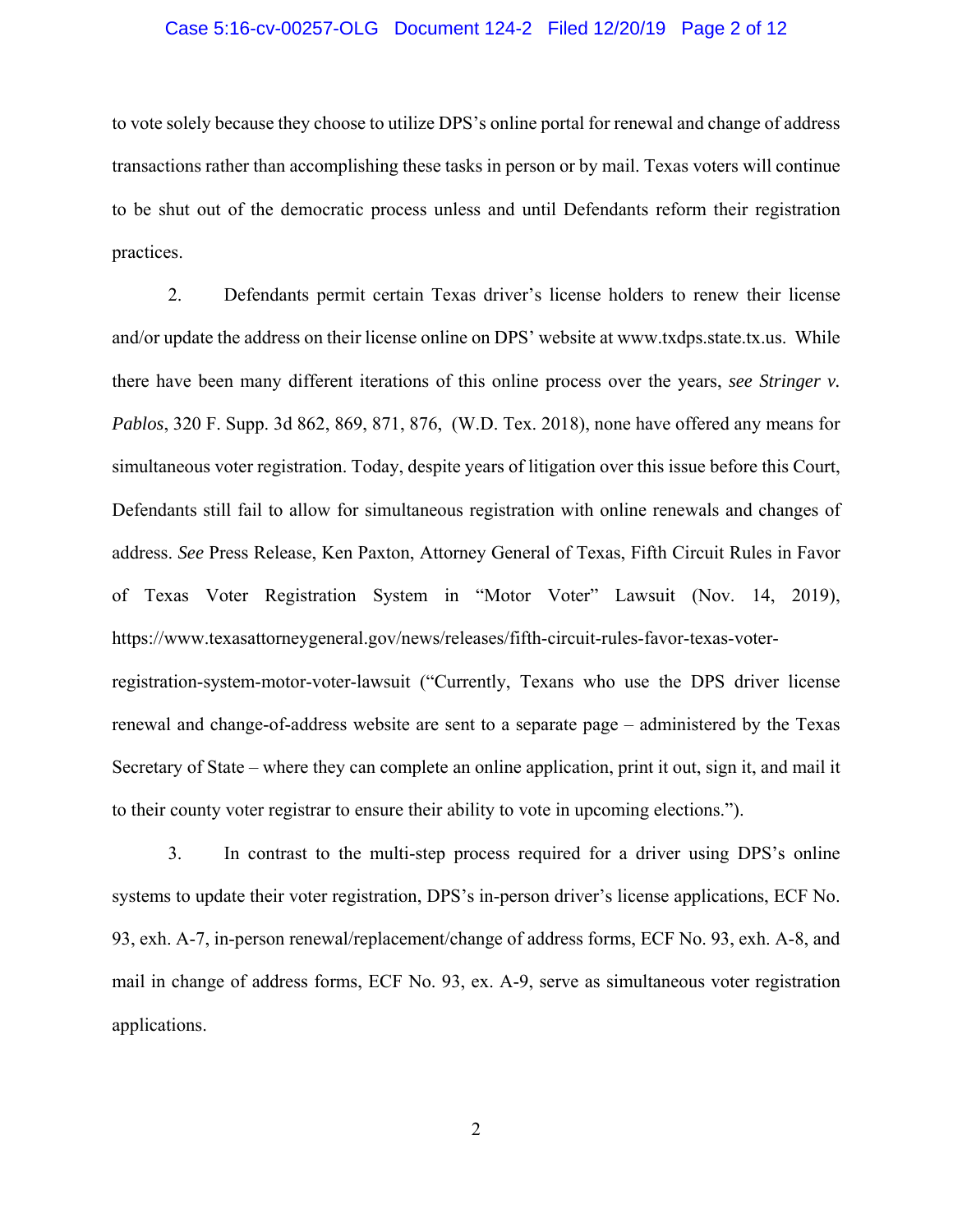### Case 5:16-cv-00257-OLG Document 124-2 Filed 12/20/19 Page 3 of 12

4. Defendants' current practices treat similarly situated voters differently based solely on how those voters choose to transact with DPS without any adequate justification, in violation of the U.S. Constitution's requirement of equal protection.

5. Defendants must not be permitted to continue to ignore constitutional law. Intervenor-Plaintiffs respectfully request that this Court enjoin Defendants from further violations of the law and grant the relief set forth below.

#### **JURISDICTION AND VENUE**

6. Intervenor-Plaintiffs sue under 42 U.S.C. §§ 1983 and 1988 to redress the deprivation under color of state law of rights secured by the United States Constitution.

7. This Court has original jurisdiction over the subject of this action under 28 U.S.C. §§ 1331 and 1343 because the matters in controversy arise under the Constitution and laws of the United States.

8. This Court has personal jurisdiction over Defendants, who are citizens of the State of Texas and sued in their official capacity only.

9. Venue is proper in this Court under 28 U.S.C. § 1391(b) because a substantial part of the events that caused Intervenor-Plaintiffs' claims occurred in this judicial district, and each Defendant conducts business in this district.

10. This Court has the authority to enter a declaratory judgment and to provide injunctive relief under Rules 57 and 65 of the Federal Rules of Civil Procedure and 28 U.S.C. §§ 2201 and 2202.

#### **PARTIES**

11. Plaintiff the Texas Democratic Party ("TDP") is the statewide organization representing Democratic candidates and voters throughout the State of Texas within the meaning

3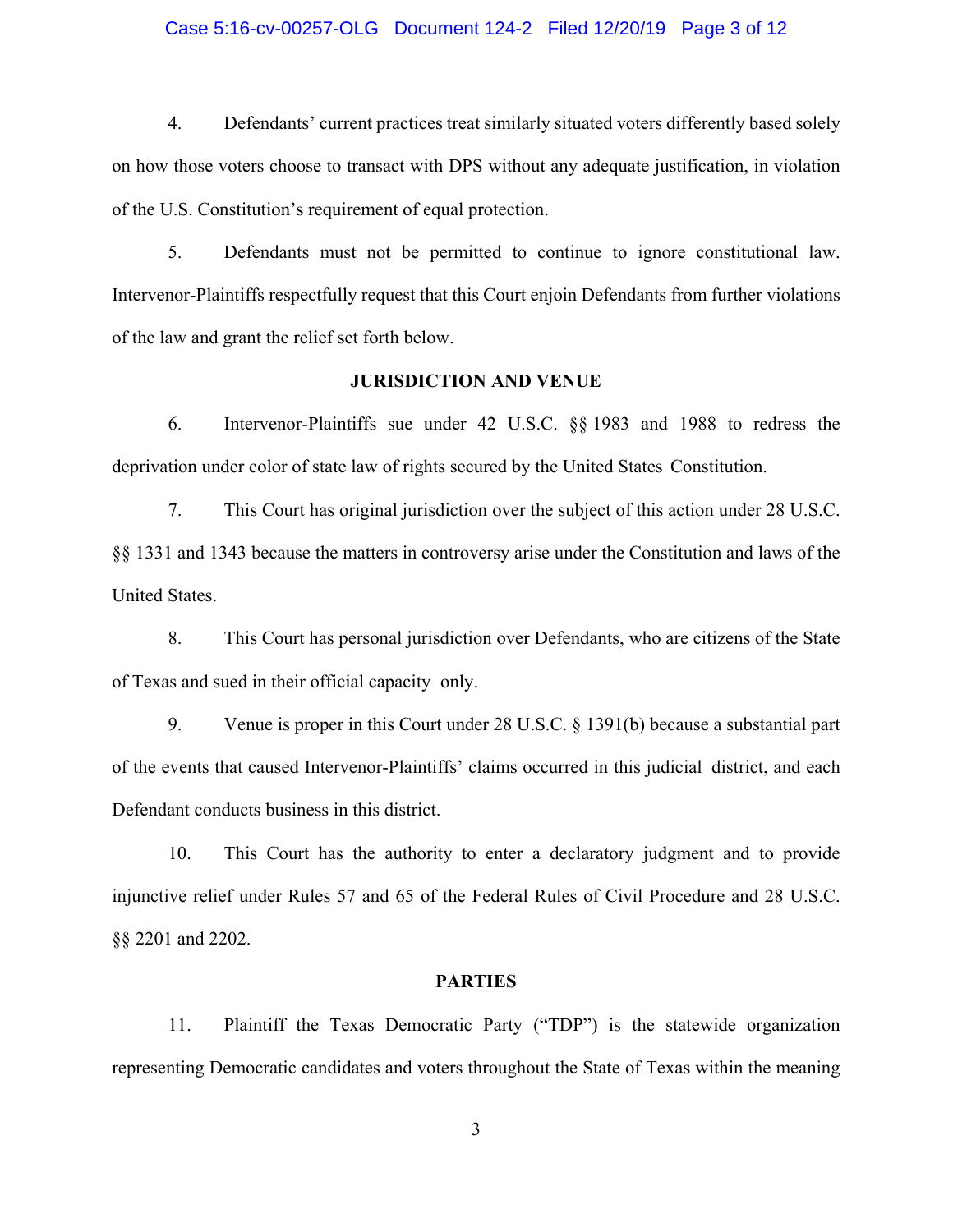### Case 5:16-cv-00257-OLG Document 124-2 Filed 12/20/19 Page 4 of 12

of Section 117 of Texas's Election Code and all other applicable provisions of the election laws. TDP's purpose is to elect Democratic Party candidates to public office throughout Texas. To accomplish its purpose, TDP engages in vitally important activities, including supporting Democratic Party candidates in national, state, and local elections through fundraising and organizing; protecting the legal rights of voters; and ensuring that all voters have a meaningful ability to cast ballots in Texas. TDP has millions of members and constituents from across Texas, including millions of Texans who are registered with the Texas Department of State's Division of Elections as Democrats, millions of Texans who are drivers who interact with DPS, and many other Texans who regularly support and vote for candidates affiliated with the Democratic Party.

12. Plaintiff DSCC is the national senatorial committee of the Democratic Party, as defined by 52 U.S.C. § 30101(14), and its mission is to elect candidates of the Democratic Party to the United States Senate, including in Texas. DSCC works to accomplish its mission across the country and in Texas by, among other things, assisting state parties throughout the country, including in Texas. In 2018, DSCC made contributions and expenditures in the tens of millions of dollars to persuade and mobilize voters to support Democratic Senate candidates. In 2020, DSCC expects to invest millions in support of the Democratic candidate selected as the nominee to run against Republican Senator John Cornyn. Texas's conduct directly harms DSCC by frustrating its mission of, and efforts in, electing the Democratic Party candidate to the U.S. Senate in Texas by suppressing the access of eligible Texas citizens to the franchise. DSCC is aware of Texas's online portal system and will have to expend and divert additional funds and resources on ensuring that eligible citizens are not misled into believing that they have effectively registered to vote, and are in fact registered to vote, as well as to support GOTV, voter persuasion efforts, and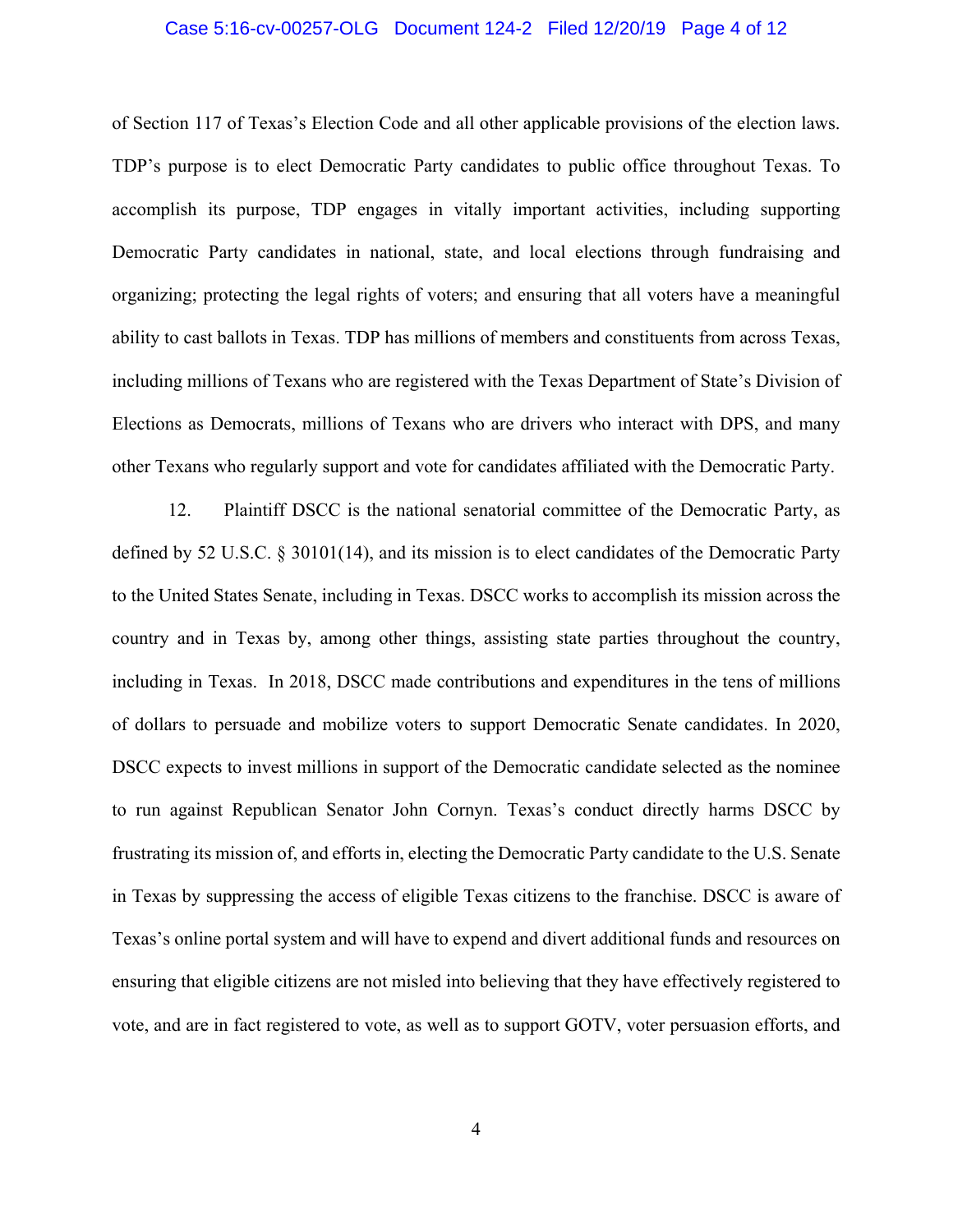### Case 5:16-cv-00257-OLG Document 124-2 Filed 12/20/19 Page 5 of 12

other activities in Texas, at the expense of its other efforts to defeat Senator Cornyn, as well as its efforts in other states, to combat the effects of Texas's conduct.

13. Plaintiff DCCC is the national congressional committee of the Democratic Party, as defined by 52 U.S.C. § 30101(14). DCCC's mission is electing Democratic candidates to the U.S. House of Representatives from congressional districts across the United States, including from Texas's 36 congressional districts. DCCC works to accomplish its mission across the country and in Texas by, among other things, assisting state parties throughout the country, including in Texas in its efforts to elect Democrats to public office. In 2018, DCCC made contributions and expenditures in the tens of millions of dollars to persuade and mobilize voters to support Democratic congressional candidates—several million dollars of which were spent for those purposes in Texas. For 2020, DCCC has identified at least eight congressional districts in Texas (Congressional Districts 7, 10, 21, 22, 23, 24, 31, and 32) as targeted races, in which it will expend resources to support the Democratic candidate, including specifically through expenditures on voter registration efforts. Overall, in 2020, DCCC expects to make contributions and expenditures in the millions of dollars to persuade and mobilize voters to support Democratic candidates in congressional elections around the country, including in Texas. Defendants' conduct directly harms DCCC by forcing DCCC to spend additional money on voter registration instead of other critical priorities. Defendants' conduct also frustrates DCCC mission of, and efforts in, electing Democratic Party candidates to the U.S. Congress in Texas by suppressing the access of eligible Texas citizens to the franchise. DCCC is aware of Texas's unconstitutional online portal system and will have to expend and divert additional funds and resources on voter registration and on ensuring that eligible citizens are not misled into believing that they have effectively registered to vote when they have not. Additional resources will need to be allocated to these efforts at the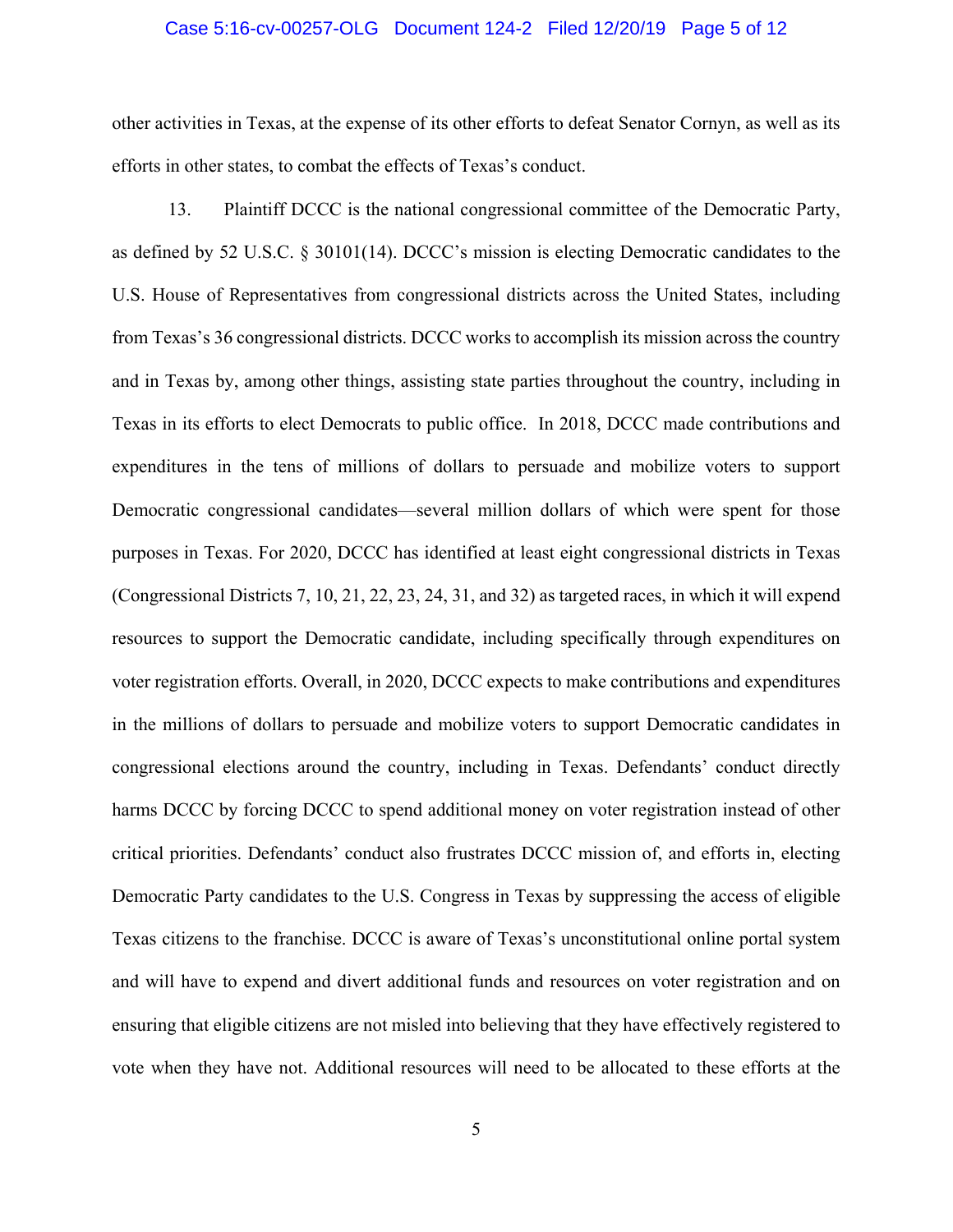### Case 5:16-cv-00257-OLG Document 124-2 Filed 12/20/19 Page 6 of 12

expense of DCCC's other efforts to elect Democrats to Congress from Texas, as well as its efforts in other states, in order to combat the effects of Defendants' conduct.

14. Defendant RUTH HUGHS is sued in her official capacity as the Secretary of State of Texas. The Secretary is a person within the meaning of 42 U.S.C. § 1983 and acts under color of state law in her official capacity. The Secretary's official responsibilities include serving as the Chief Election Officer for Texas, assisting county election officials and ensuring the uniform application and interpretation of election laws throughout Texas. *See* Tex. Elec. Code Ann. § 31.001(a). As the head of the Elections Division of her office, the Secretary is charged with administering the Texas Election Code.

15. Defendant STEVEN C. MCCRAW is the Director of DPS, and is sued in his official capacity. DPS is Texas' motor vehicle bureau. DPS operates offices around the state, issues driver's licenses and other state identification cards, and is responsible under state and federal law for providing voter registration services and transmitting voter registration information to the Texas Secretary of State. *See* 52 U.S.C. §§ 20503-20504; Tex. Elec. Code Ann. §§ 20.063, 20.066.

## **STATEMENT OF FACTS AND LAW**

## **A. The Fourteenth Amendment**

16. The Fourteenth Amendment's Equal Protection Clause is implicated any time a state subjects voters to disparate treatment or places arbitrary restrictions upon the right to vote. U.S. Const. amend. XIV,  $\S$  1.

17. There is no "litmus test for measuring the severity of a burden that a state law imposes on . . . an individual voter, or a discrete class of voters. However slight that burden may appear, . . . it must be justified by relevant and legitimate state interests 'sufficiently weighty to justify the limitation.'" *Crawford v. Marion Cty. Election Bd.*, 553 U.S. 181, 191 (2008) (Stevens,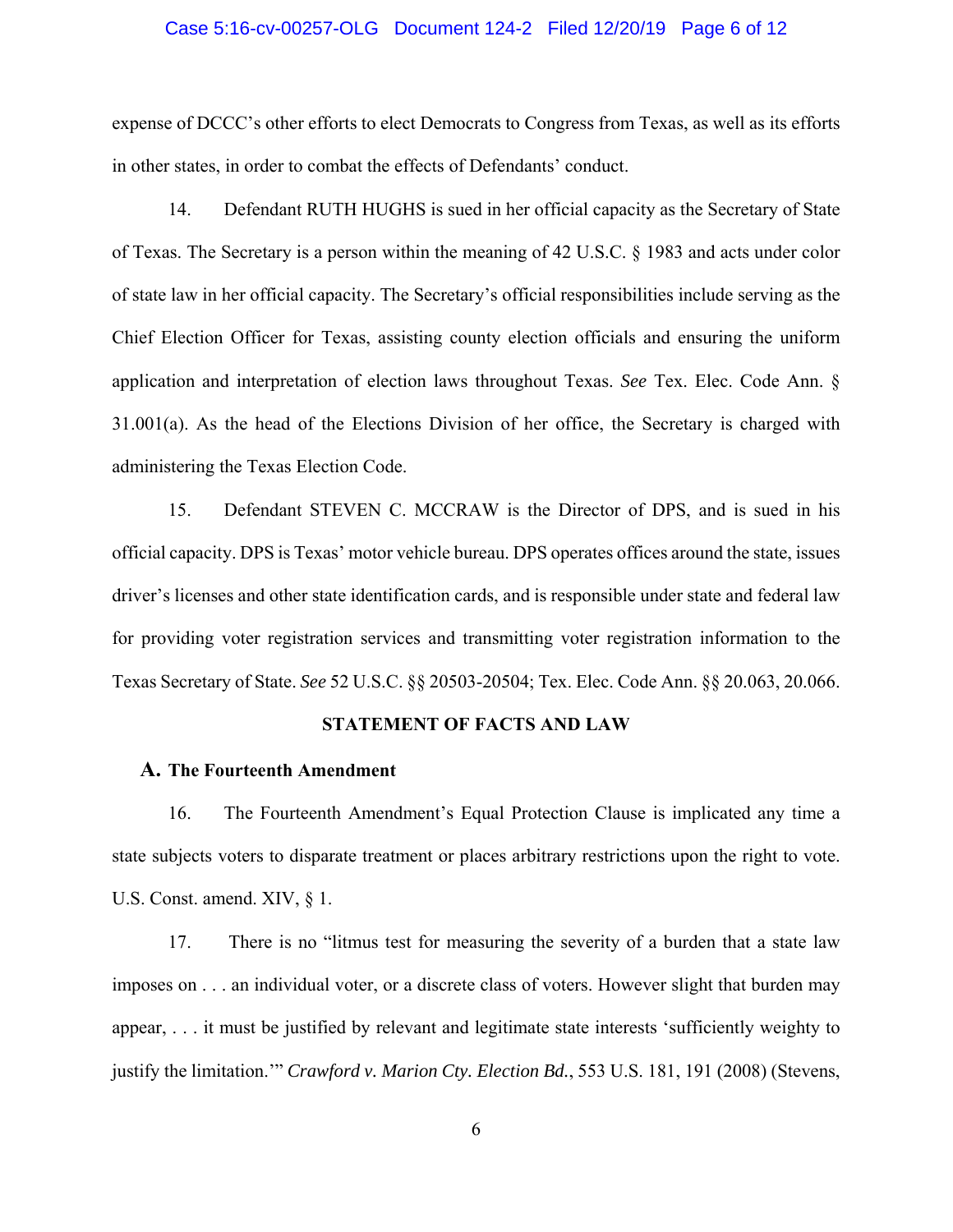### Case 5:16-cv-00257-OLG Document 124-2 Filed 12/20/19 Page 7 of 12

J., announcing judgment of Court); *accord Obama for Am. v. Husted*, 697 F.3d 423, 429 (6th Cir. 2012) ("When a plaintiff alleges that a state has burdened voting rights through the disparate treatment of voters, we review the claim using the flexible standard outlined in *Anderson v. Celebrezze* . . . courts must weigh the burden on voters against the state's asserted justifications and make the hard judgment that our adversary system demands." (quotation marks and citations omitted)).

#### **B. Texas Election Code**

18. Texas state law specifies that DPS must use "a form and procedure that combines the department's application form for a license or card with an officially prescribed voter registration application form." Tex. Elec. Code Ann. § 20.062(a).

19. DPS must also provide a "change of address form and procedure that combines department and voter registration functions," *id*. § 20.062(b), so that when a voter submits a change of address, that "serves as a change of address for voter registration" as well, unless the individual indicates otherwise. *Id.* § 20.063(c).

20. In addition, if a "correct driver's license number or personal identification card number" or if "correct residence address or mailing address" information is missing from a registration application, DPS employees have a duty to correct the voter's application by "enter[ing] the information on the application." *Id.* § 20.063(d).

21. Finally, voter registration applications and change-of-address forms must be promptly delivered to election officials. Specifically, "[n]ot later than the fifth day after the date a person completes a voter registration application and provides an electronic signature to the department, [DPS] shall electronically transfer the applicant's voter registration data, including the applicant's signature, to the [Texas Secretary of State]." *Id.* § 20.066(b); *see also id.* § 20.065.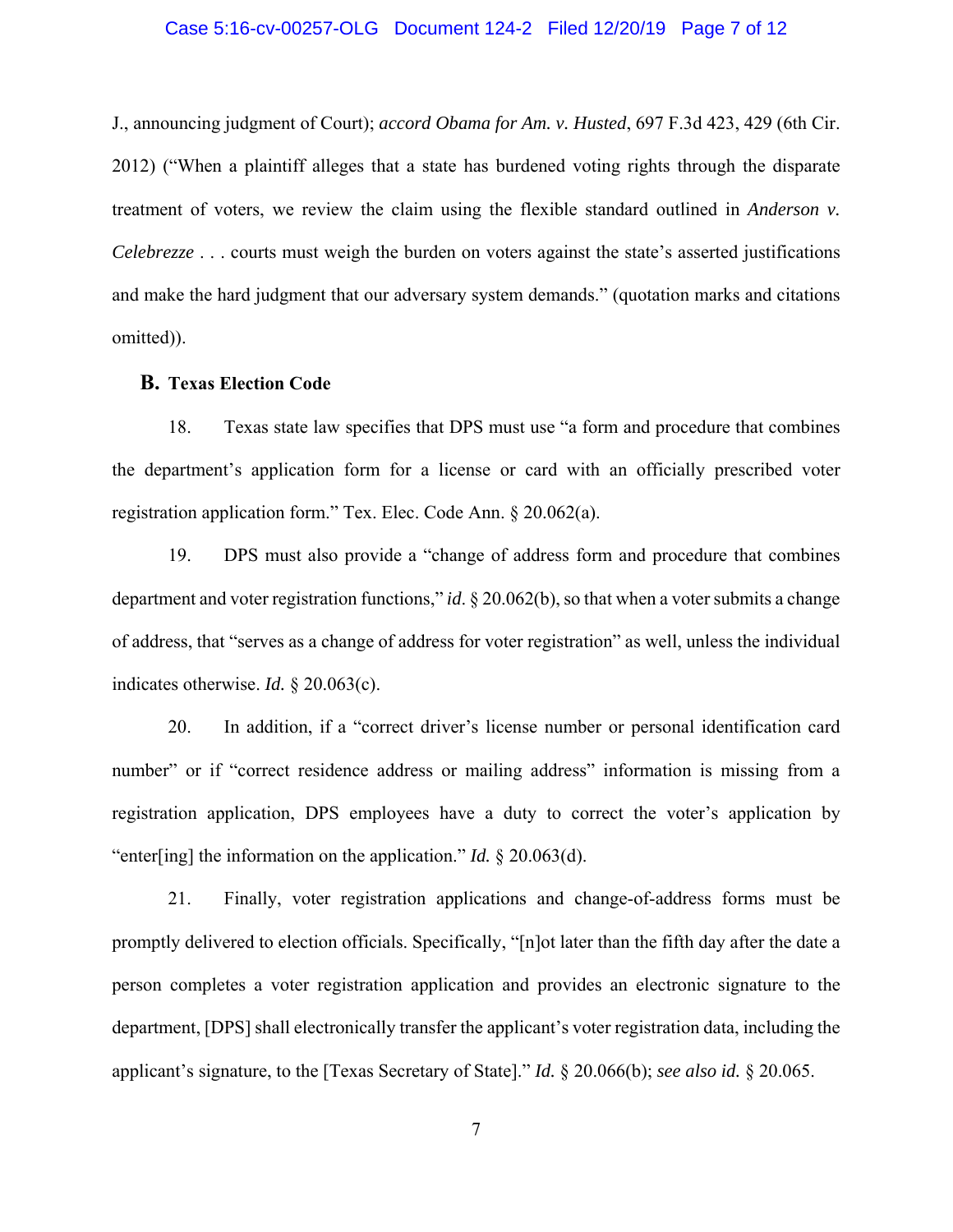## **C. DPS does not provide simultaneous voter registration with online transactions despite doing so with mail and in-person transactions**

22. DPS's in-person driver's license applications, ECF No. 93, exh. A-7, in-person renewal/replacement/change of address forms, ECF No. 93, exh. A-8, and mail in change-ofaddress forms, ECF No. 93, ex. A-9, serve as simultaneous voter registration applications.

23. DPS encourages Texans to use a number of online services through its website, www.txdps.state.tx.us, an official governmental website for the State of Texas.

24. DPS invites many Texas driver's license holders to renew their license and/or update the address information associated with their license online through a portion of its website entitled "Driver License Renewal, Replacement, Change of Address or Change of Emergency Contacts," available at https://txapps.texas.gov/tolapp/txdl/.

25. This website page provides a single online portal for qualified holders of a Texas driver's license to renew their driver's licenses, update the address listed on their driver's licenses, or both.

26. The online process involves nine "Steps to Complete," including the following steps: Welcome, Login, Select Services, Enter Address, Select Options, Review Order, Submit Payment, Emergency Contacts, and Receipt.

27. Unlike Defendants' simultaneous voter registration services for license renewal or address update applications submitted in-person at a DPS office or through the mail, Defendants do not provide for simultaneous voter registration at any point during the online license renewal or address update process. Instead of providing any simultaneous opportunity for voter registration, the DPS website directs voters to an entirely different website, where voters must complete an online application, print it out, sign it, and mail it to their county voter registrar to ensure their ability to vote in upcoming elections.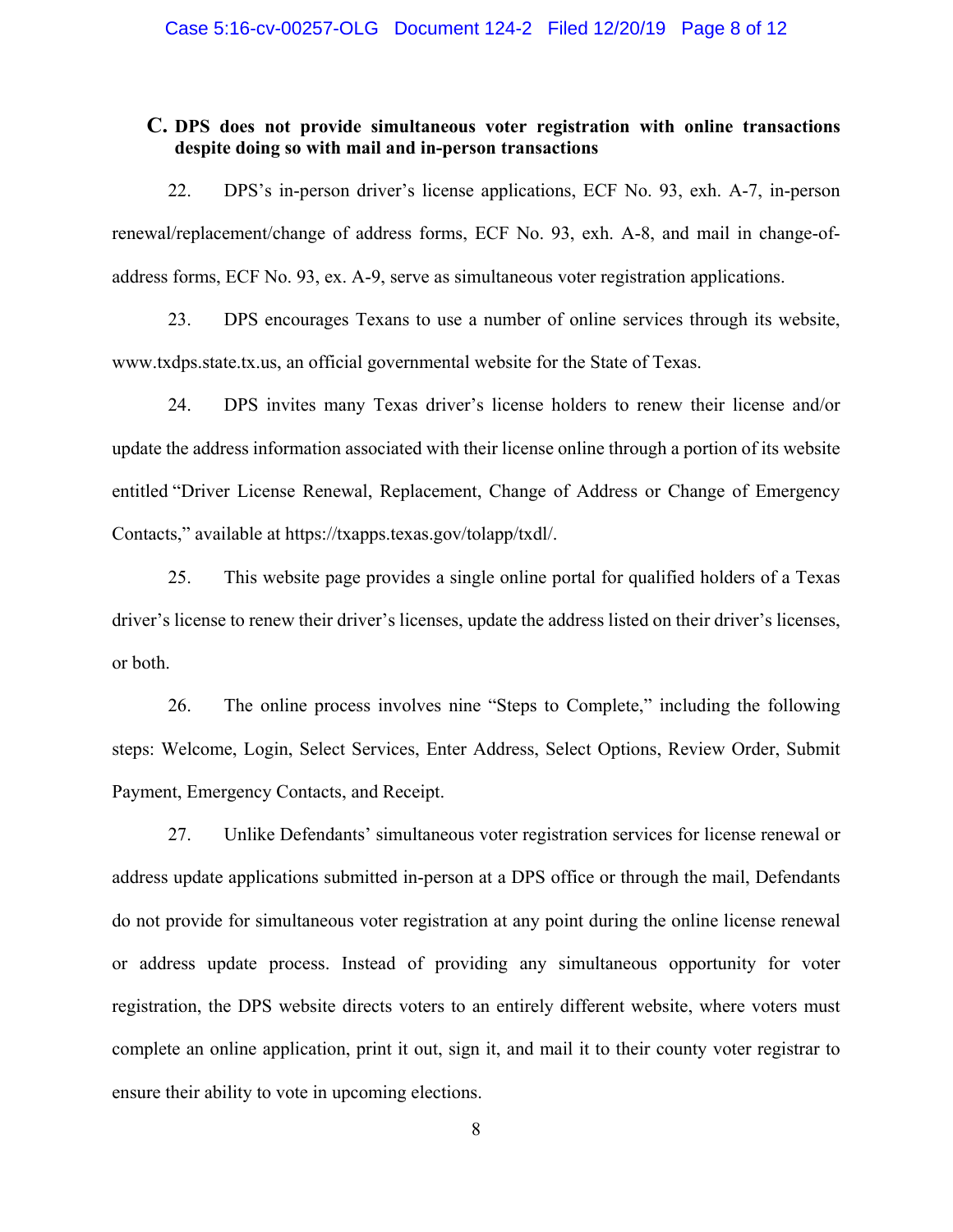### Case 5:16-cv-00257-OLG Document 124-2 Filed 12/20/19 Page 9 of 12

28. Even though Defendants refuse to use information from online change-of-address transactions to properly register voters at their new addresses, they are certainly capable of using this information to do so. In fact, Defendants may use the same online information to cancel a voter's prior registration record even though they fail to give voters any notice of this possibility. *See* Tex. Elec. Code Ann. § 16.031.

## **D. Defendants' Voter Registration Failures Harm Countless Texas Voters**

29. As a result of Defendants' failure to register eligible voters equally, countless eligible Texas residents have been denied the right to voter registration.

30. According to data already in the factual record before this Court, between September 2013 and February 2015, the Secretary's Elections Division confirmed over 1,700 incidents reported by voters who checked "yes" on their drivers' license applications at DPS, indicating they wanted to register to vote at that time, but did not appear on the voter rolls. ECF No. 1-4 at 7.

31. The voters who complained almost certainly represent just a fraction of the total affected during that time frame. Indeed, the State's records capture only those voters who contacted election workers, specifically complained about registration problems at DPS, and had their files investigated — surely, not all affected voters complained; others may have reported problems but had their complaints disregarded by election workers. Further, this data comes from just 123 of Texas' 254 counties, strongly suggesting that the data set itself is incomplete. See ECF No. 1-3; ECF No. 1-4 at 9.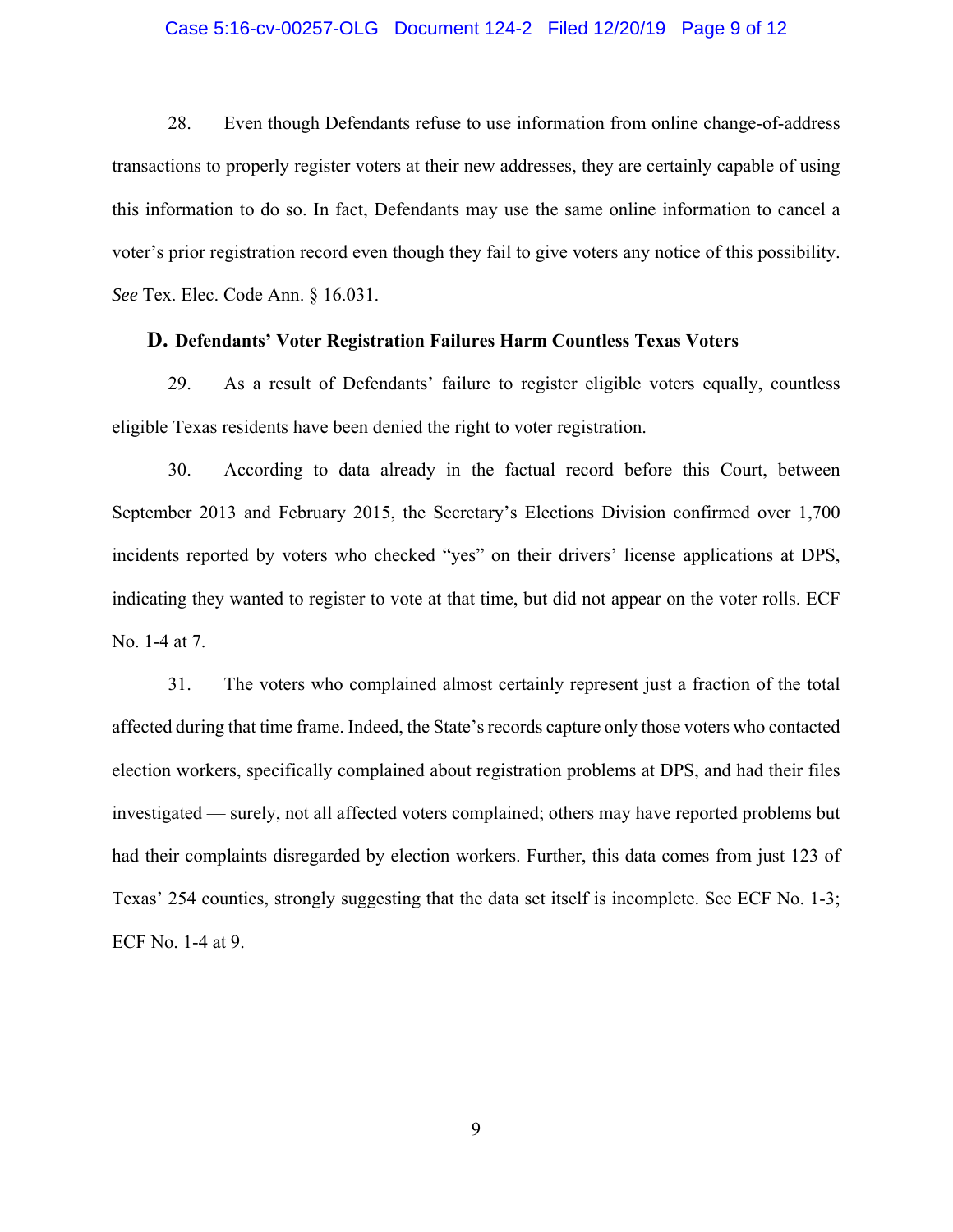## **CLAIMS FOR RELIEF**

## **COUNT I**

## **Violation of Fourteenth Amendment: Disparate Treatment U.S. Const. amend. XIV; 42 U.S.C. § 1983; 28 U.S.C. §§ 2201, 2202**

32. Intervenor-Plaintiffs reallege and incorporate by reference all previous and subsequent paragraphs as though set forth herein.

33. By arbitrarily subjecting eligible voters to disparate voter registration standards,

Defendants have denied voters an equal opportunity to participate in federal and state elections in violation of Section 1 of the Fourteenth Amendment. As a result of this disparate treatment, Intervenor-Plaintiffs were directly harmed in their mission to elect Democratic representatives,

and those among their membership harmed through disenfranchisement.

34. No legitimate state interest could justify the state's differential treatment, which

creates arbitrary distinctions among Texas voters based on how they choose to interact with DPS.

35. Absent relief, DSCC, DCCC, and TDP along with its members and constituents,

will be denied an equal opportunity to participate in Texas's elections.

### **PRAYER FOR RELIEF**

**WHEREFORE**, Intervenor-Plaintiffs respectfully request this Court enter judgment:

- (a) declaring, under the authority granted to this Court by 28 U.S.C. § 2201, that Defendants have violated Section 1 of the Fourteenth Amendment by denying voters an equal opportunity to participate in federal and state elections;
- (b) permanently enjoining Defendants, their respective agents, officers, employees, and successors, and all persons acting in concert with each or any of them, from implementing practices and procedures that likewise violate Section 1 of the Fourteenth Amendment;
- (c) directing Defendants, under a court-approved plan with appropriate reporting and monitoring requirements, to take all appropriate measures necessary to remedy the harm caused by their violation, including, but not limited to providing for the electronic transfer of voter registration information collected through online transactions to the Secretary of State, similar to the existing system to transfer voter registration information collected through in-person transactions;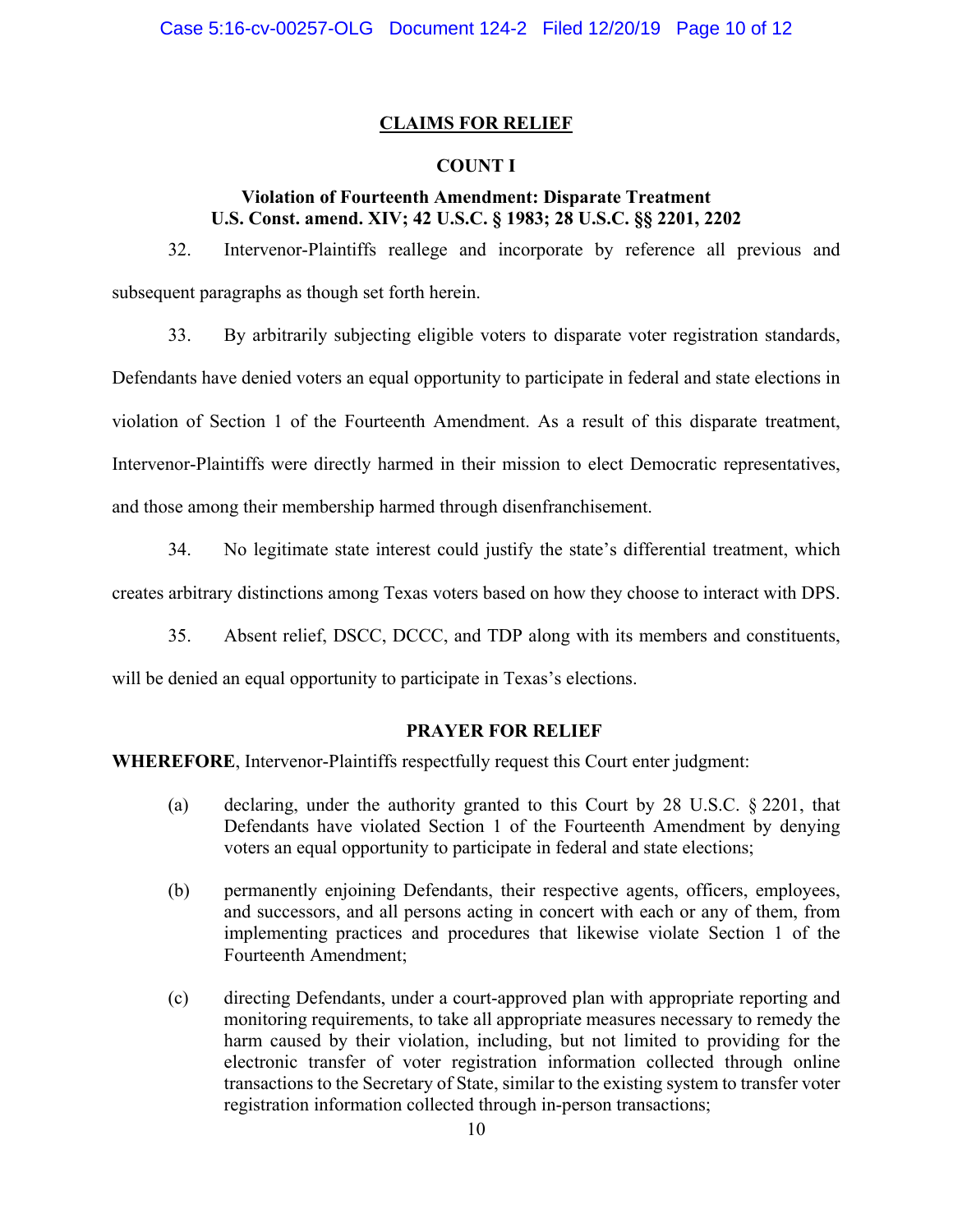- (d) awarding Intervenor-Plaintiffs their costs, disbursements, and reasonable attorneys' fees incurred in bringing this action under 42 U.S.C. § 1988 and other applicable laws;
- (e) retaining jurisdiction over this action to ensure that Defendants continue to comply with their obligations under Section 1 of the Fourteenth Amendment; and
- (f) granting such other and further relief as the Court deems just and proper.

Dated: December 20, 2019. Respectfully submitted,

/s/ *John R. Hardin* John R. Hardin Texas State Bar No. 24012784 PERKINS COIE LLP 500 N. Akard St., Suite 3300 Dallas, TX 75201 Telephone: (214) 965-7743 Facsimile: (214) 965-7793 JohnHardin@perkinscoie.com

Marc E. Elias\* John M. Geise\* Emily Brailey\* PERKINS COIE LLP 700 Thirteenth St., N.W., Suite 600 Washington, D.C. 20005-3960 Telephone: (202) 654-6200 Facsimile: (202) 654-9959 melias@perkinscoie.com jgeise@perkinscoie.com ebrailey@perkinscoie.com

### *Counsel for the Intervenor-Plaintiffs*

Chad W. Dunn Texas State Bar No. 24036507 Brazil & Dunn, LLP 4407 Bee Caves Road, Suite 111 Austin, Texas 78746 Telephone: (512) 717-9822 Facsimile: (512) 515-9355 chad@brazilanddunn.com

11 *Counsel for Intervenor-Plaintiff Texas*